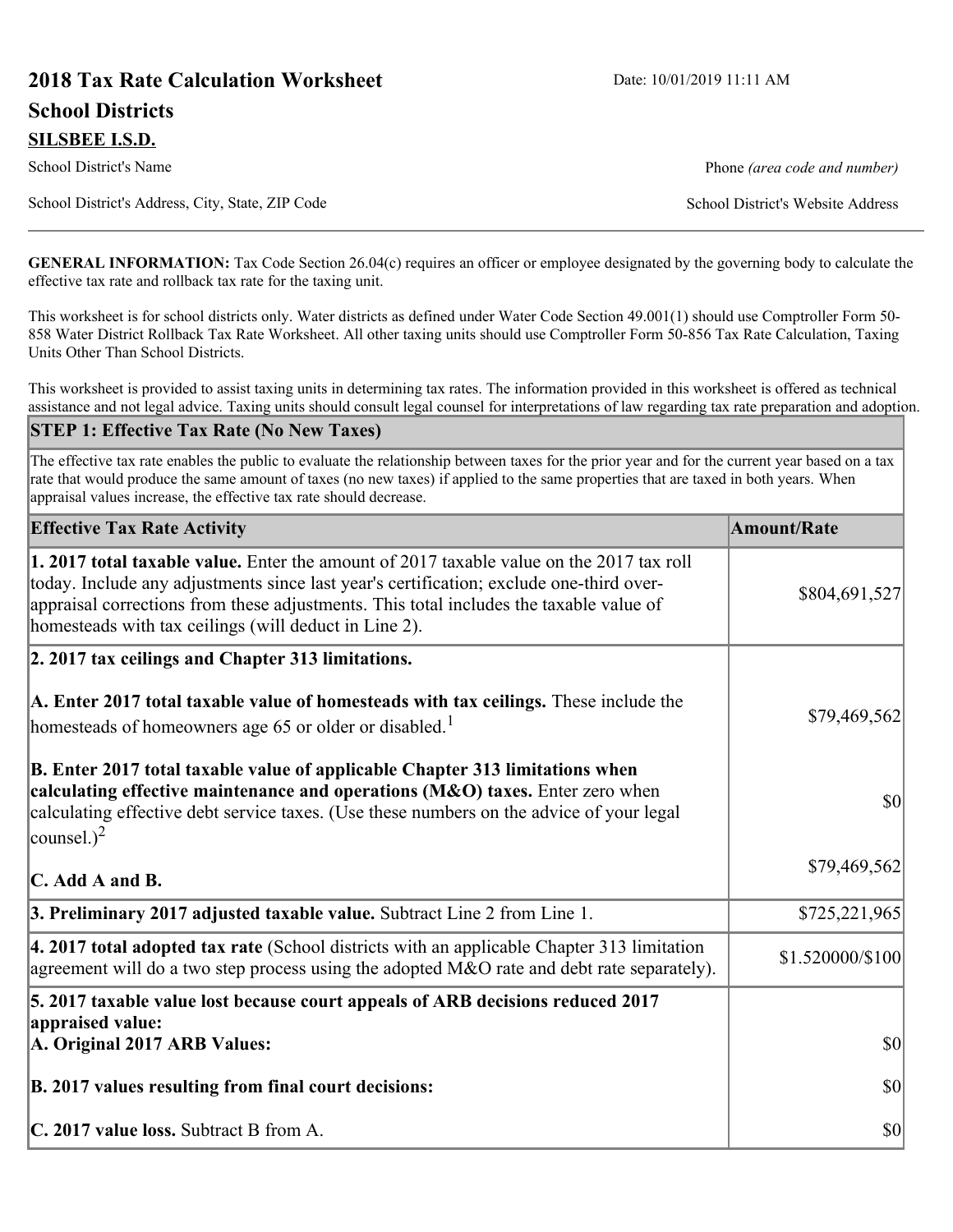| $\vert$ 6. 2017 taxable value, adjusted for court-ordered reductions. Add Line 3 and Line 5C.                                                                                                                                                                                                                                                                                                                                                                | \$725,221,965 |
|--------------------------------------------------------------------------------------------------------------------------------------------------------------------------------------------------------------------------------------------------------------------------------------------------------------------------------------------------------------------------------------------------------------------------------------------------------------|---------------|
| 7. 2017 taxable value of property in territory the school deannexed after Jan. 1, 2017.<br>Enter the 2017 value of property in deannexed territory.                                                                                                                                                                                                                                                                                                          | \$0           |
| 8. 2017 taxable value lost because property first qualified for an exemption in 2018.<br>Note that lowering the amount or percentage of an existing exemption does not create a new<br>exemption or reduce taxable value. If the school district increased an original exemption, use<br>the difference between the original exempted amount and the increased exempted amount.<br>Do not include value lost due to freeport or goods-in-transit exemptions. |               |
| A. Absolute exemptions. Use 2017 market value:                                                                                                                                                                                                                                                                                                                                                                                                               | \$2,028,140   |
| <b>B. Partial exemptions.</b> 2018 exemption amount or 2018 percentage exemption times 2017<br>$\vert$ value:                                                                                                                                                                                                                                                                                                                                                | \$4,837,670   |
| C. Value loss. Add A and B.                                                                                                                                                                                                                                                                                                                                                                                                                                  | \$6,865,810   |
| 9. 2017 taxable value lost because property first qualified for agricultural appraisal (1-<br>d or 1-d-1), timber appraisal, recreational/scenic appraisal or public access airport<br>special appraisal in 2018. Use only properties that qualified in 2018 for the first time; do<br>not use properties that qualified in 2017.                                                                                                                            |               |
| A. 2017 market value:                                                                                                                                                                                                                                                                                                                                                                                                                                        | $ 10\rangle$  |
| B. 2018 productivity or special appraised value:                                                                                                                                                                                                                                                                                                                                                                                                             | \$0           |
| C. Value loss. Subtract B from A.                                                                                                                                                                                                                                                                                                                                                                                                                            | \$0           |
| <b>10. Total adjustments for lost value.</b> Add Lines 7, 8C and 9C.                                                                                                                                                                                                                                                                                                                                                                                         | \$6,865,810   |
| 11. 2017 adjusted taxable value. Subtract Line 10 from Line 6.                                                                                                                                                                                                                                                                                                                                                                                               | \$718,356,155 |
| 12. Adjusted 2017 taxes. Multiply Line 4 by Line 11 and divide by \$100.                                                                                                                                                                                                                                                                                                                                                                                     | \$10,919,013  |
| [13. Taxes refunded for years preceding tax year 2017. Enter the amount of taxes refunded]<br>by the district for tax years preceding tax year 2017. Types of refunds include court<br>decisions, corrections and payment errors. Do not include refunds for tax year 2017. This<br>line applies only to tax years preceding tax year 2017.                                                                                                                  | \$23,256      |
| 14. Adjusted 2017 taxes with refunds. Add Lines 12 and 13.                                                                                                                                                                                                                                                                                                                                                                                                   | \$10,942,269  |
| 15. Total 2018 taxable value on the 2018 certified appraisal roll today. This value<br>includes only certified values and includes the total taxable value of homesteads with tax<br>ceilings (will deduct in Line 17). These homesteads include homeowners age 65 or older or<br>disabled.                                                                                                                                                                  |               |
| A. Certified values only: <sup>3</sup>                                                                                                                                                                                                                                                                                                                                                                                                                       | \$874,325,093 |
| <b>B. Pollution control and energy storage exemption:</b> Deduct the value of property<br>exempted for the current tax year for the first time as pollution control or energy storage<br>system property:                                                                                                                                                                                                                                                    | $$-0$         |
| <b>C. Total value.</b> Subtract B from A.                                                                                                                                                                                                                                                                                                                                                                                                                    | \$874,325,093 |
|                                                                                                                                                                                                                                                                                                                                                                                                                                                              |               |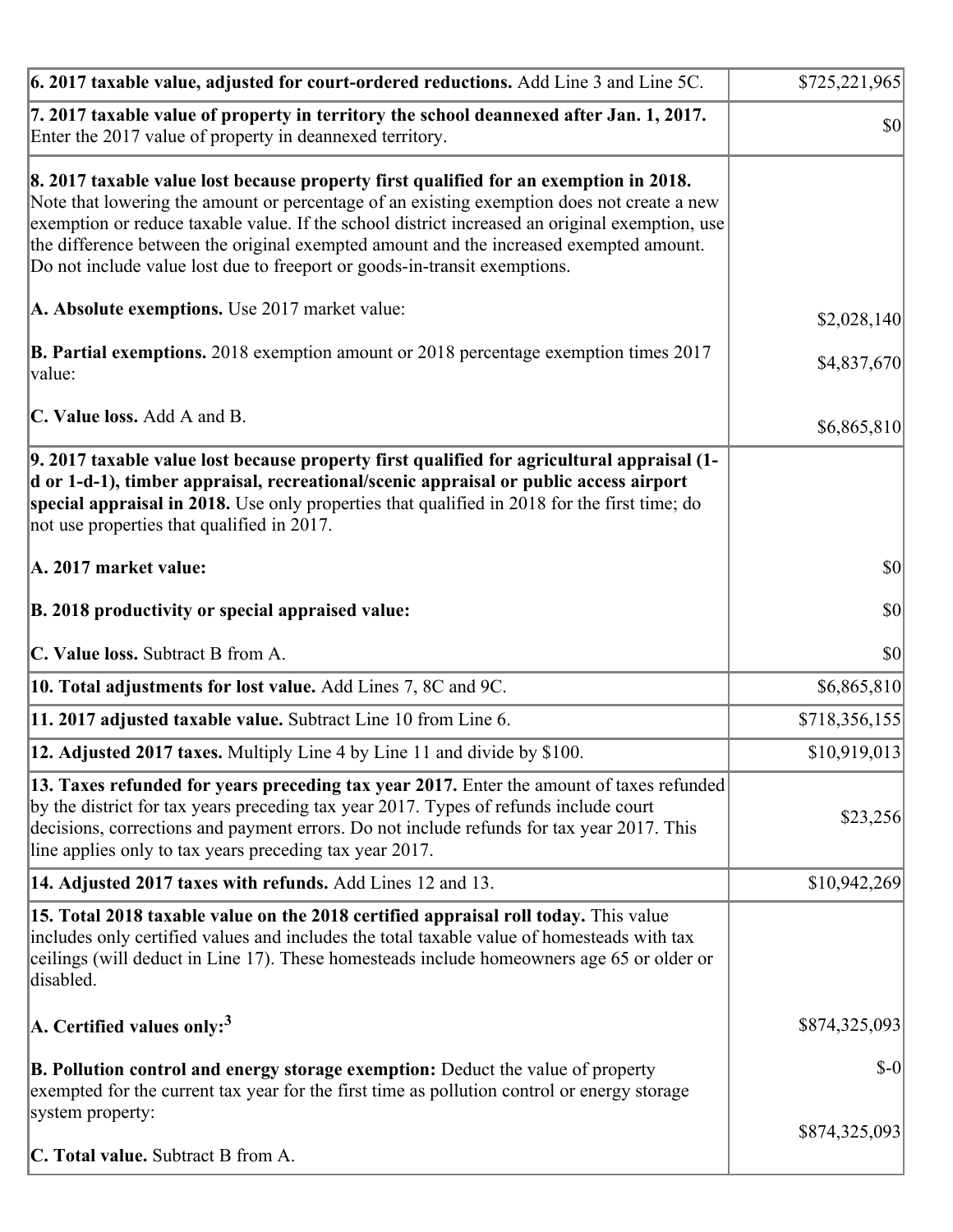| 16. Total value of properties under protest or not included on certified appraisal roll.                                                                                                                                                                                                                                                                                                                                                                                                                                                                                                                                                                                                                  |                  |
|-----------------------------------------------------------------------------------------------------------------------------------------------------------------------------------------------------------------------------------------------------------------------------------------------------------------------------------------------------------------------------------------------------------------------------------------------------------------------------------------------------------------------------------------------------------------------------------------------------------------------------------------------------------------------------------------------------------|------------------|
| A. 2018 taxable value of properties under protest. The chief appraiser certifies a list of<br>properties still under ARB protest. The list shows the appraisal district's value and the<br>taxpayer's claimed value, if any, or an estimate of the value if the taxpayer wins. For each of<br>the properties under protest, use the lowest of these values. Enter the total value.                                                                                                                                                                                                                                                                                                                        | \$1,000          |
| B. 2018 value of properties not under protest or included on certified appraisal roll.<br>The chief appraiser gives school districts a list of those taxable properties that the chief<br>appraiser knows about, but are not included in the appraisal roll certification. These<br>properties are not on the list of properties that are still under protest. On this list of<br>properties, the chief appraiser includes the market value, appraised value and exemptions for<br>the preceding year and a reasonable estimate of the market value, appraised value and<br>exemptions for the current year. Use the lower market, appraised or taxable value (as<br>appropriate). Enter the total value. | 30               |
| C. Total value under protest or not certified: Add A and B.                                                                                                                                                                                                                                                                                                                                                                                                                                                                                                                                                                                                                                               | \$1,000          |
| 17. 2018 tax ceilings and Chapter 313 limitations.<br>A. Enter 2018 total taxable value of homesteads with tax ceilings. These include the                                                                                                                                                                                                                                                                                                                                                                                                                                                                                                                                                                |                  |
| homesteads of homeowners age 65 or older or disabled. <sup>4</sup>                                                                                                                                                                                                                                                                                                                                                                                                                                                                                                                                                                                                                                        | \$85,442,885     |
| B. Enter 2018 total taxable value of applicable Chapter 313 limitations when<br>calculating effective M&O taxes. Enter zero when calculating effective debt service taxes.<br>(Use these numbers on the advice of your legal counsel.) <sup>5</sup>                                                                                                                                                                                                                                                                                                                                                                                                                                                       | \$0              |
| C. Add A and B.                                                                                                                                                                                                                                                                                                                                                                                                                                                                                                                                                                                                                                                                                           | \$85,442,885     |
| 18. 2018 total taxable value. Add Lines 15C and 16C. Subtract Line 17C.                                                                                                                                                                                                                                                                                                                                                                                                                                                                                                                                                                                                                                   | \$788,883,208    |
| 19. Total 2018 taxable value of properties in territory annexed after Jan. 1, 2017.<br>Include both real and personal property. Enter the 2018 value of property in territory<br>annexed by the school district.                                                                                                                                                                                                                                                                                                                                                                                                                                                                                          | \$0              |
| 20. Total 2018 taxable value of new improvements and new personal property located<br>in new improvements. New means the item was not on the appraisal roll in 2017. New<br>additions to existing improvements may be included if the appraised value can be<br>determined. New personal property in a new improvement must have been brought into the<br>school district after Jan. 1, 2017, and be located in a new improvement.                                                                                                                                                                                                                                                                        | \$9,296,722      |
| 21. Total adjustments to the 2018 taxable value. Add Lines 19 and 20.                                                                                                                                                                                                                                                                                                                                                                                                                                                                                                                                                                                                                                     | \$9,296,722      |
| <b>22. 2018 adjusted taxable value.</b> Subtract Line 21 from Line 18.                                                                                                                                                                                                                                                                                                                                                                                                                                                                                                                                                                                                                                    | \$779,586,486    |
| 23. 2018 effective tax rate. Divide Line 14 by Line 22 and multiply by \$100.                                                                                                                                                                                                                                                                                                                                                                                                                                                                                                                                                                                                                             | \$1.403599/\$100 |
| 24. 2018 effective tax rate for ISDs with Chapter 313 Limitations. Add together the<br>effective tax rates for M&O and debt service for those school districts that participate in an<br>applicable Chapter 313 limitations agreement.                                                                                                                                                                                                                                                                                                                                                                                                                                                                    | \$0/\$100        |

<sup>&</sup>lt;sup>1</sup>Tex. Tax Code Section 26.012(14)

 $2$ Tex. Tax Code Section 26.012(6)

<sup>&</sup>lt;sup>3</sup>Tex. Tax Code Section 26.012(6)

 ${}^{4}$ Tex. Tax Code Section 26.012(6)(A)(i)

 $5$ Tex. Tax Code Section 26.012(6)(A)(ii)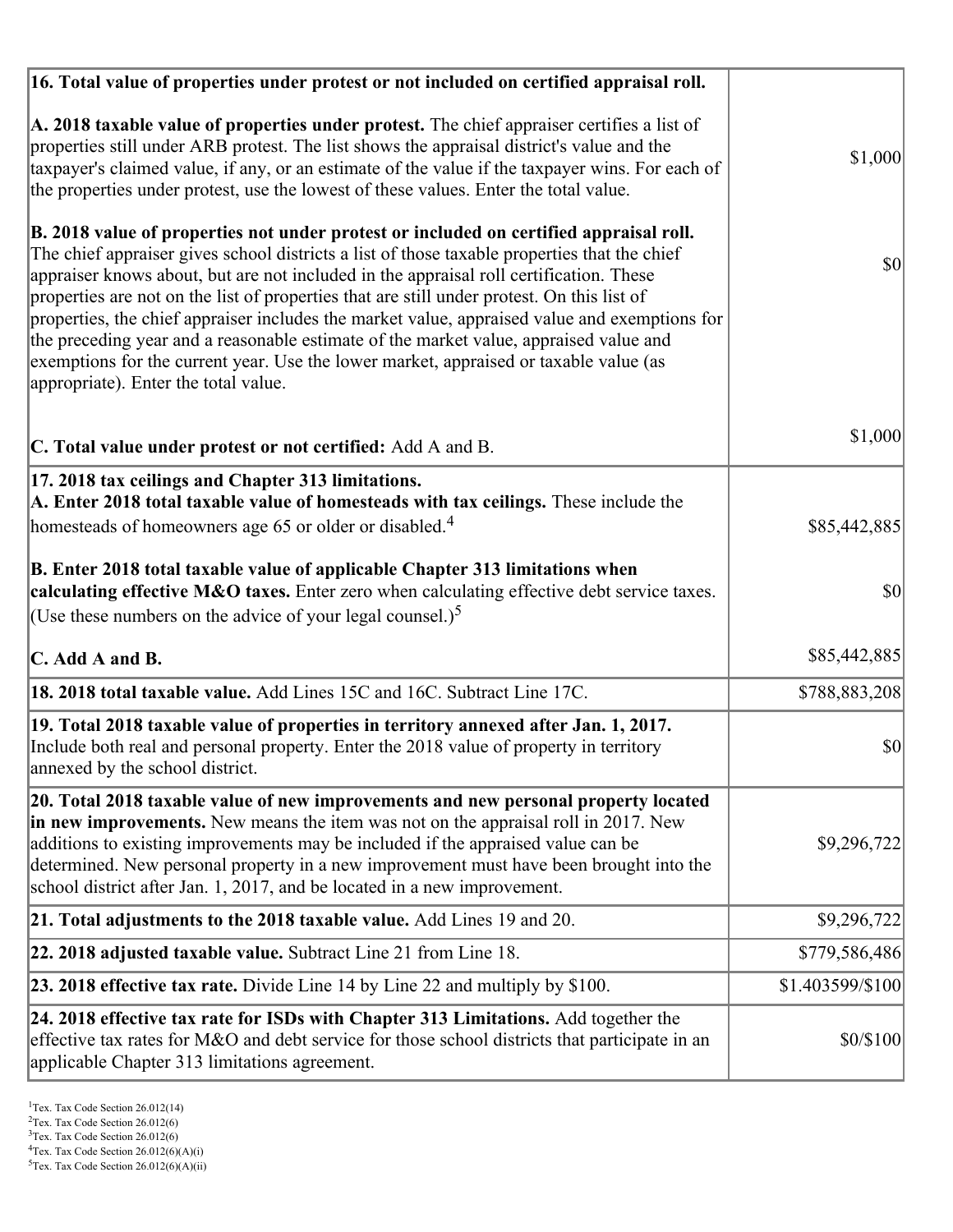## **STEP 2: Rollback Tax Rate**

Most school districts calculate a rollback tax rate that is split into two separate rates:

- 1. **Maintenance and Operations (M&O):** School districts must use the lesser amount of the following methods to calculate the M&O rate:
	- Four cents (\$0.04) PLUS current year's compression rate multiplied by \$1.50 (usually \$1) PLUS any additional cents approved by voters at a 2006 or subsequent rollback election; OR
	- Current year's compression rate multiplied by six cents (usually four cents) PLUS effective M&O rate which includes school formula funding calculations.<sup>6</sup>
- 2. **Debt:** The debt tax rate includes the debt service necessary to pay the school district's debt payments in the coming year. This rate accounts for principal and interest on bonds and other debt secured by property tax revenue.

In most cases the rollback tax rate exceeds the effective tax rate, but occasionally decreases in a school district's debt service will cause the effective tax rate to be higher than the rollback tax rate.

| <b>Rollback Tax Rate Activity</b>                                                                                                                                                                                                                                                                                                                                        | <b>Amount/Rate</b> |
|--------------------------------------------------------------------------------------------------------------------------------------------------------------------------------------------------------------------------------------------------------------------------------------------------------------------------------------------------------------------------|--------------------|
| 25. Maintenance and operations (M&O) tax rate. Enter \$1.50 OR the 2005 adopted<br>M&O rate if voters approved a rate higher than \$1.50.                                                                                                                                                                                                                                | \$1.500000/\$100   |
| $26.$ Multiply line 25 times $0.6667$                                                                                                                                                                                                                                                                                                                                    | \$1.0000/\$100     |
| 27. 2018 rollback $M&O$ rate. Use the lesser of the M $&O$ rate as calculated in Tax Code<br>Section $26.08(n)(2)(A)$ and (B).                                                                                                                                                                                                                                           | \$1.170000/\$100   |
| 28. Total 2018 debt to be paid with property tax revenue.<br>Debt means the interest and principal that will be paid on debts that:<br>$(1)$ Are paid by property taxes,<br>$(2)$ Are secured by property taxes,<br>$(3)$ Are scheduled for payment over a period longer than one year, and<br>$(4)$ Are not classified in the school district's budget as M&O expenses. |                    |
| A. Debt includes contractual payments to other school districts that have incurred debt on<br>behalf of this school district, if those debts meet the four conditions above. Include only<br>amounts that will be paid from property tax revenue. Do not include appraisal district budget<br>payments. Enter debt amount:                                               | \$3,216,083        |
| B. Subtract unencumbered fund amount used to reduce total debt.                                                                                                                                                                                                                                                                                                          | \$0                |
| C. Subtract state aid received for paying principal and interest on debt for facilities through<br>the existing debt allotment program and/or instructional facilities allotment program.                                                                                                                                                                                | \$685,208          |
| D. Adjust debt: Subtract B and C from A.                                                                                                                                                                                                                                                                                                                                 | \$2,530,875        |
| 29. Certified 2017 excess debt collections. Enter the amount certified by the collector.                                                                                                                                                                                                                                                                                 | $ 10\rangle$       |
| 30. Adjusted 2018 debt. Subtract line 29 from line 28D.                                                                                                                                                                                                                                                                                                                  | \$2,530,875        |
| 31. Certified 2018 anticipated collection rate. Enter the rate certified by the collector. If<br>the rate is 100 percent or greater, enter 100 percent.                                                                                                                                                                                                                  | 100.00%            |
| $32.2018$ debt adjusted for collections. Divide line 30 by line 31.                                                                                                                                                                                                                                                                                                      | \$2,530,875        |
| 33. 2018 total taxable value. Enter amount on line 18.                                                                                                                                                                                                                                                                                                                   | \$788,883,208      |
| 34. 2018 debt tax rate. Divide line 32 by line 33 and multiply by \$100.                                                                                                                                                                                                                                                                                                 | \$0.320817/\$100   |
| 35. 2018 rollback tax rate. Adds lines 27 and 34.                                                                                                                                                                                                                                                                                                                        | \$1.490817/\$100   |